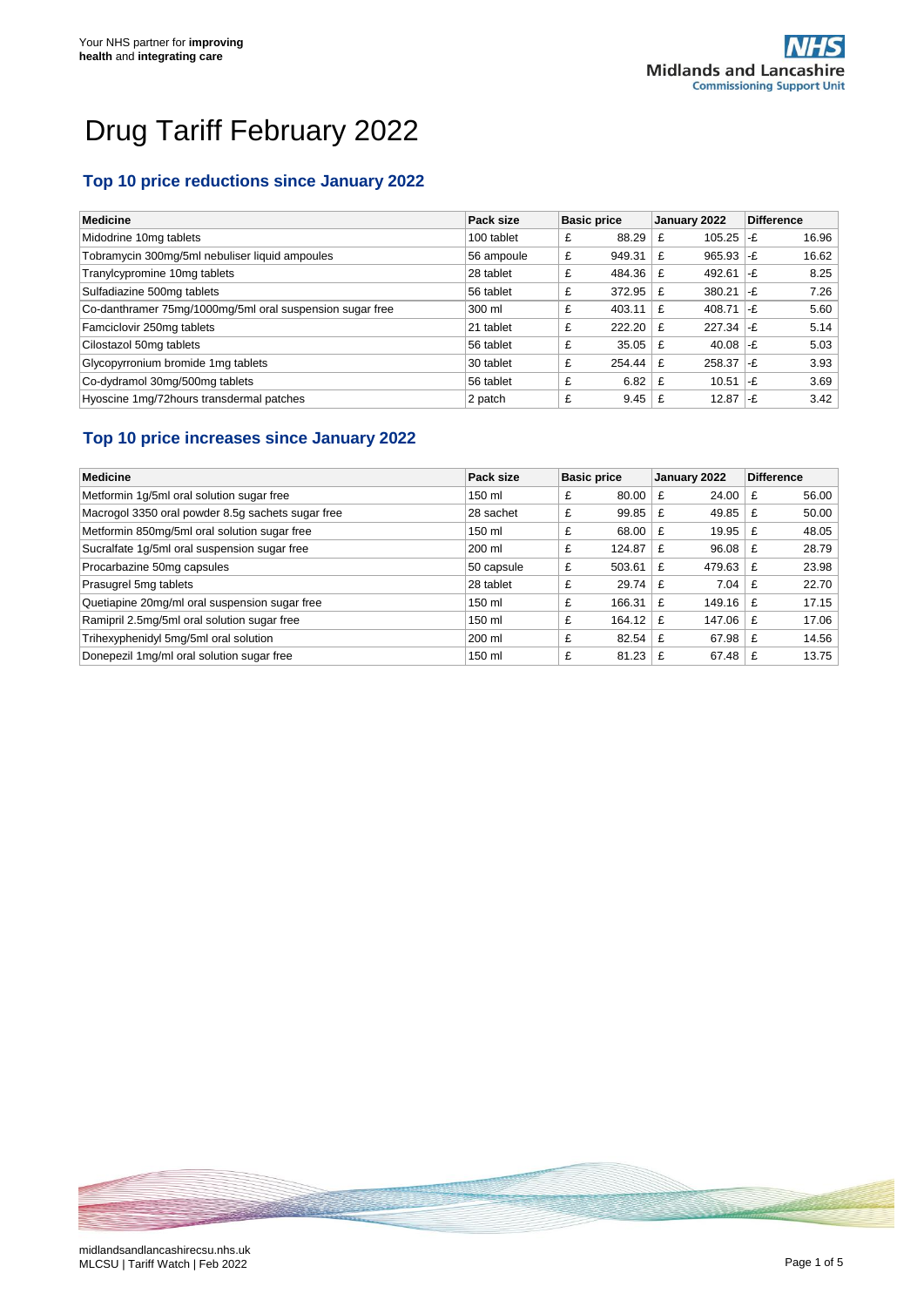## **Top 25 price reductions since November 2021**

| <b>Medicine</b>                                                                       | Pack size  | <b>Basic price</b> | November 2021 | <b>Difference</b> |
|---------------------------------------------------------------------------------------|------------|--------------------|---------------|-------------------|
| Mebeverine 50mg/5ml oral suspension sugar free                                        | 300 ml     | £<br>187.00        | £<br>217.25   | -£<br>30.25       |
| Liothyronine 20microgram tablets                                                      | 28 tablet  | 71.90<br>£         | £<br>92.51    | l-£<br>20.61      |
| Darunavir 800mg tablets                                                               | 30 tablet  | £<br>268.02        | £<br>287.87   | -£<br>19.85       |
| Cinacalcet 90mg tablets                                                               | 28 tablet  | £<br>76.41         | 91.13<br>£    | l-£<br>14.72      |
| Zonisamide 100mg capsules                                                             | 56 capsule | £<br>36.53         | £<br>50.03    | -£<br>13.50       |
| Famotidine 40mg tablets                                                               | 28 tablet  | £<br>25.07         | £<br>37.93    | l-£<br>12.86      |
| Primidone 250mg tablets                                                               | 100 tablet | £<br>94.26         | £<br>106.69   | l-£<br>12.43      |
| Isotretinoin 20mg capsules                                                            | 30 capsule | £<br>4.89          | £<br>16.66    | -£<br>11.77       |
| Eplerenone 50mg tablets                                                               | 28 tablet  | £<br>9.43          | £<br>20.49    | l-£<br>11.06      |
| Nizatidine 150mg capsules                                                             | 30 capsule | £<br>11.81         | £<br>21.70    | -£<br>9.89        |
| Cinacalcet 60mg tablets                                                               | 28 tablet  | £<br>50.94         | £<br>60.75    | -£<br>9.81        |
| Midodrine 5mg tablets                                                                 | 100 tablet | £<br>49.05         | £<br>58.47    | -£<br>9.42        |
| Amiloride 5mg tablets                                                                 | 28 tablet  | £<br>21.85         | £<br>30.50    | l-£<br>8.65       |
| Ivabradine 2.5mg tablets                                                              | 56 tablet  | £<br>23.96         | £<br>31.97    | -£<br>8.01        |
| Calcipotriol 0.005% / Betamethasone dipropionate 0.05% ointment                       | 30 gram    | £<br>7.79          | £<br>15.67    | -£<br>7.88        |
| Atomoxetine 80mg capsules                                                             | 28 capsule | £<br>34.54         | £<br>42.06    | l-£<br>7.52       |
| Atomoxetine 100mg capsules                                                            | 28 capsule | £<br>34.66         | 42.16<br>£    | l-£<br>7.50       |
| Buspirone 10mg tablets                                                                | 30 tablet  | £<br>22.93         | £<br>30.07    | l-£<br>7.14       |
| Midodrine 2.5mg tablets                                                               | 100 tablet | £<br>33.91         | £<br>41.04    | -£<br>7.13        |
| Atomoxetine 40mg capsules                                                             | 28 capsule | £<br>22.40         | £<br>29.50    | -£<br>7.10        |
| Dorzolamide 20mg/ml / Timolol 5mg/ml eye drops 0.2ml unit dose preservate60 unit dose |            | £<br>26.73         | £<br>33.51    | -£<br>6.78        |
| Olmesartan medoxomil 40mq tablets                                                     | 28 tablet  | £<br>8.53          | £<br>14.59    | l-£<br>6.06       |
| Hydrocortisone 2.5% cream                                                             | 15 gram    | £<br>48.99         | £<br>54.94    | -£<br>5.95        |
| Cinacalcet 30mg tablets                                                               | 28 tablet  | £<br>28.88         | £<br>34.75    | -£<br>5.87        |
| Tizanidine 2mg tablets                                                                | 120 tablet | £<br>7.76          | 13.54<br>£    | l-£<br>5.78       |

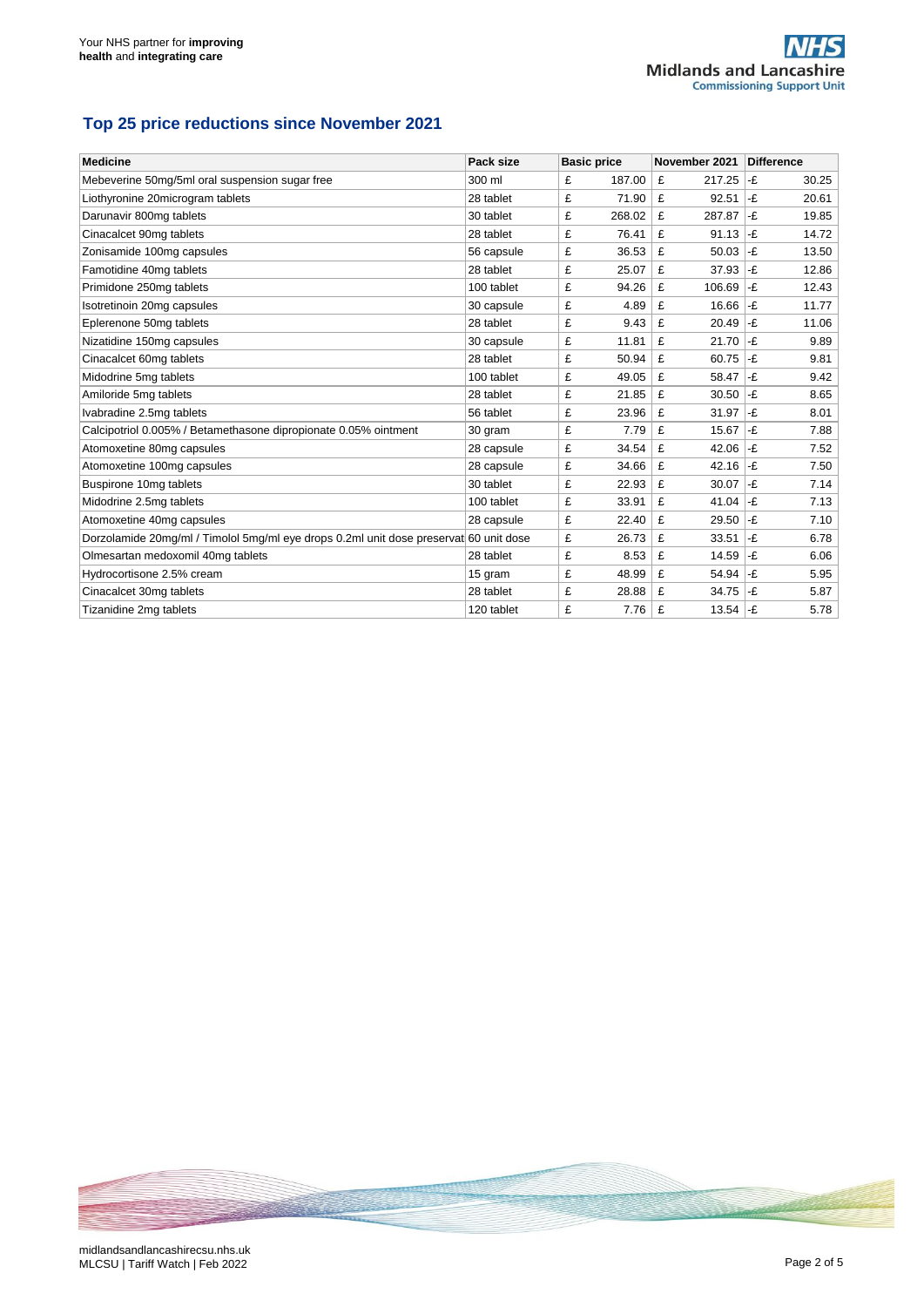#### **Top 25 price increases since November 2021**

| <b>Medicine</b>                                     | Pack size  | <b>Basic price</b> | November 2021 | Difference |
|-----------------------------------------------------|------------|--------------------|---------------|------------|
| Famciclovir 500mg tablets                           | 14 tablet  | £<br>360.66        | £<br>302.56   | £<br>58.10 |
| Metformin 1g/5ml oral solution sugar free           | 150 ml     | £<br>80.00         | £<br>24.00    | £<br>56.00 |
| Macrogol 3350 oral powder 8.5g sachets sugar free   | 28 sachet  | £<br>99.85         | £<br>49.85    | £<br>50.00 |
| Metformin 850mg/5ml oral solution sugar free        | 150 ml     | £<br>68.00         | £<br>19.95    | £<br>48.05 |
| Disulfiram 200mg tablets                            | 50 tablet  | £<br>146.39        | £<br>104.14   | £<br>42.25 |
| Quetiapine 20mg/ml oral suspension sugar free       | 150 ml     | £<br>166.31        | £<br>132.00   | £<br>34.31 |
| Ramipril 2.5mg/5ml oral solution sugar free         | 150 ml     | 164.12<br>£        | £<br>130.00   | £<br>34.12 |
| Trihexyphenidyl 5mg/5ml oral solution               | 200 ml     | 82.54<br>£         | 53.41<br>£    | £<br>29.13 |
| Sucralfate 1g/5ml oral suspension sugar free        | 200 ml     | £<br>124.87        | £<br>96.08    | £<br>28.79 |
| Donepezil 1mg/ml oral solution sugar free           | 150 ml     | £<br>81.23         | £<br>53.73    | £<br>27.50 |
| Promazine 50mg/5ml oral solution                    | 150 ml     | £<br>75.36         | £<br>51.11    | £<br>24.25 |
| Procarbazine 50mg capsules                          | 50 capsule | £<br>503.61        | £<br>479.63   | £<br>23.98 |
| Prasugrel 5mg tablets                               | 28 tablet  | £<br>29.74         | £<br>6.54     | £<br>23.20 |
| Procyclidine 5mg/5ml oral solution sugar free       | 150 ml     | £<br>55.61         | £<br>33.25    | £<br>22.36 |
| Orphenadrine 50mg/5ml oral solution sugar free      | 150 ml     | £<br>87.09         | £<br>67.00    | £<br>20.09 |
| Simvastatin 40mg/5ml oral suspension sugar free     | 150 ml     | £<br>250.63        | £<br>232.12   | £<br>18.51 |
| Tamoxifen 10mg/5ml oral solution sugar free         | 150 ml     | £<br>56.83         | £<br>39.14    | £<br>17.69 |
| Tobramycin 300mg/5ml nebuliser liquid ampoules      | 56 ampoule | £<br>949.31        | £<br>932.69   | £<br>16.62 |
| Warfarin 1mg/ml oral suspension sugar free          | 150 ml     | £<br>140.29        | £<br>124.51   | 15.78<br>£ |
| Topiramate 100mg/5ml oral suspension sugar free     | 280 ml     | £<br>279.12        | £<br>263.70   | £<br>15.42 |
| Sulfasalazine 250mg/5ml oral suspension sugar free  | 500 ml     | £<br>78.89         | £<br>63.56    | £<br>15.33 |
| Quinagolide 75 microgram tablets                    | 30 tablet  | £<br>113.30        | £<br>98.88    | £<br>14.42 |
| Procyclidine 2.5mg/5ml oral solution sugar free     | 150 ml     | £<br>37.39         | £<br>23.09    | £<br>14.30 |
| Clozapine 50mg/ml oral suspension sugar free        | 100 ml     | £<br>53.50         | £<br>39.60    | £<br>13.90 |
| Aripiprazole 15mg orodispersible tablets sugar free | 28 tablet  | £<br>44.59         | £<br>31.94    | £<br>12.65 |

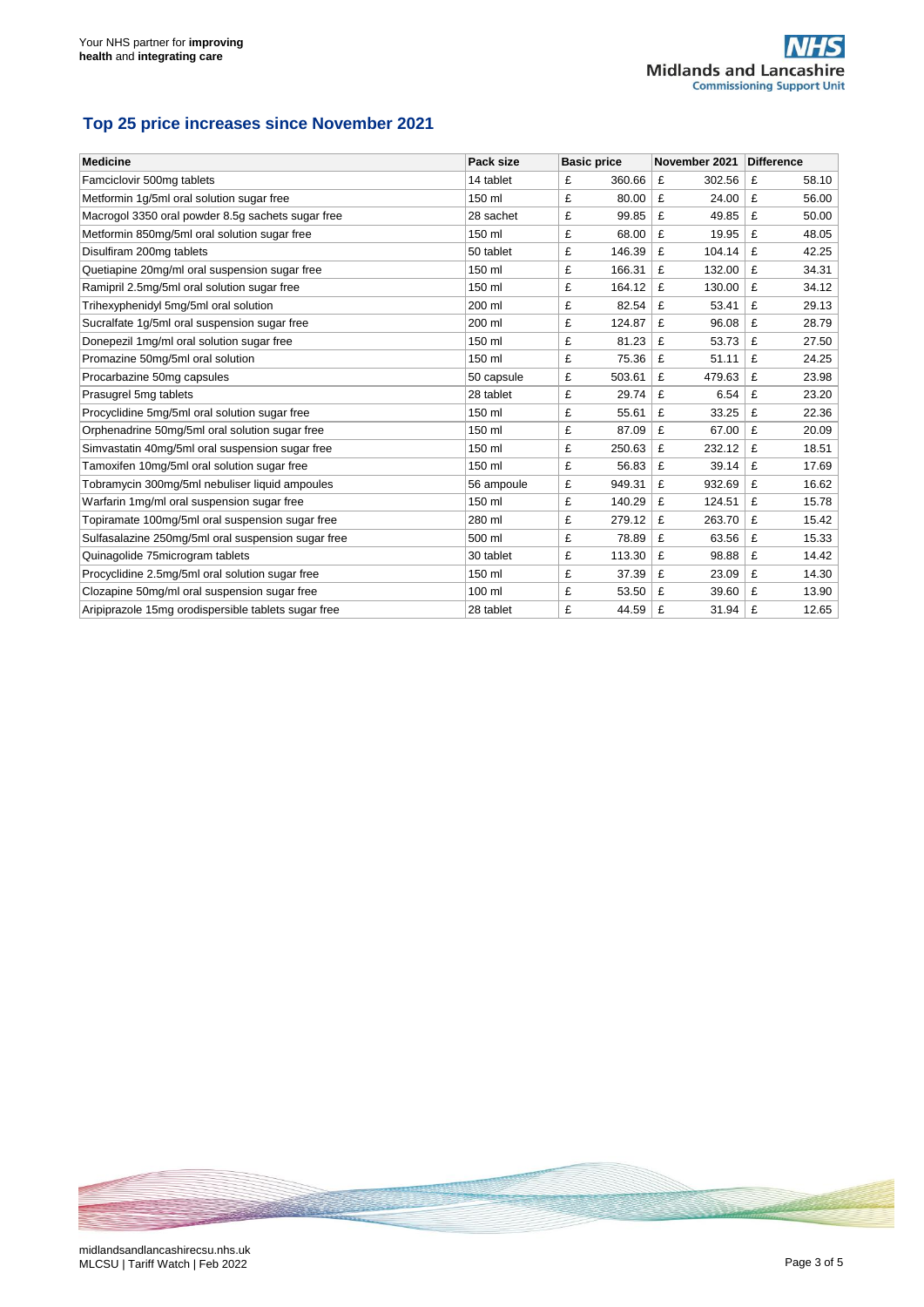## **Top 50 price reductions since February 2021**

| <b>Medicine</b>                                                 | Pack size   | <b>Basic price</b> | February 2021             | <b>Difference</b>      |
|-----------------------------------------------------------------|-------------|--------------------|---------------------------|------------------------|
| Cinacalcet 90mg tablets                                         | 28 tablet   | £<br>76.41         | £<br>219.82               | -£<br>143.41           |
| Cinacalcet 60mg tablets                                         | 28 tablet   | £<br>50.94         | £<br>146.54               | l-£<br>95.60           |
| Ivabradine 2.5mg tablets                                        | 56 tablet   | £<br>23.96         | £<br>93.56                | l-£<br>69.60           |
| Liothyronine 20microgram tablets                                | 28 tablet   | £<br>71.90         | £<br>136.96               | l-£<br>65.06           |
| Cinacalcet 30mg tablets                                         | 28 tablet   | £<br>28.88         | £<br>82.97                | -£<br>54.09            |
| Mercaptopurine 50mg tablets                                     | 25 tablet   | £<br>9.78          | £<br>49.15                | -£<br>39.37            |
| Famciclovir 250mg tablets                                       | 21 tablet   | 222.20<br>£        | £<br>257.91               | -£<br>35.71            |
| Nitrofurantoin 25mg/5ml oral suspension sugar free              | 300 ml      | £<br>447.60        | £<br>482.26               | -£<br>34.66            |
| Tioguanine 40mg tablets                                         | 25 tablet   | £<br>76.35         | £<br>109.57               | -£<br>33.22            |
| Diltiazem 60mg modified-release tablets                         | 84 tablet   | £<br>10.64         | £<br>42.93                | l-£<br>32.29           |
| Primidone 250mg tablets                                         | 100 tablet  | £<br>94.26         | £<br>125.76               | -£<br>31.50            |
| Atomoxetine 80mg capsules                                       | 28 capsule  | £<br>34.54         | £<br>64.28                | -£<br>29.74            |
| Atomoxetine 100mg capsules                                      | 28 capsule  | £<br>34.66         | £<br>64.28                | -£<br>29.62            |
| Atomoxetine 10mg capsules                                       | 28 capsule  | £<br>20.51         | £<br>48.29                | -£<br>27.78            |
| Atomoxetine 18mg capsules                                       | 28 capsule  | £<br>20.49         | £<br>48.21                | -£<br>27.72            |
| Busulfan 2mg tablets                                            | 25 tablet   | £<br>41.73         | £<br>69.02                | $ -E$<br>27.29         |
| Atomoxetine 25mg capsules                                       | 28 capsule  | £<br>20.85         | £<br>47.92                | l-£<br>27.07           |
| Fluoxetine 10mg capsules                                        | 30 capsule  | £<br>40.09         | £<br>66.35                | l-£<br>26.26           |
| Ibandronic acid 50mg tablets                                    | 28 tablet   | £<br>16.95         | £<br>43.11                | -£<br>26.16            |
| Midodrine 5mg tablets                                           | 100 tablet  | £<br>49.05         | £<br>75.05                | -£<br>26.00            |
| Atomoxetine 40mg capsules                                       | 28 capsule  | £<br>22.40         | £<br>47.92                | l-£<br>25.52           |
| Mebeverine 50mg/5ml oral suspension sugar free                  | 300 ml      | £<br>187.00        | £<br>212.08               | l-£<br>25.08           |
| Exemestane 25mg tablets                                         | 30 tablet   | £<br>8.62          | £<br>33.52                | $ \text{-}f $<br>24.90 |
| Atomoxetine 60mg capsules                                       | 28 capsule  | £<br>25.78         | £<br>48.20                | l-£<br>22.42           |
| Midodrine 2.5mg tablets                                         | 100 tablet  | £<br>33.91         | £<br>55.05                | -£<br>21.14            |
| Prednisolone 25mg tablets                                       | 56 tablet   | £<br>43.25         | £<br>62.55                | -£<br>19.30            |
| Prochlorperazine 3mg buccal tablets                             | 50 tablet   | £<br>7.88          | £<br>24.68                | -£<br>16.80            |
| Chlorambucil 2mg tablets                                        | 25 tablet   | £<br>27.01         | £<br>42.87                | -£<br>15.86            |
| Trientine dihydrochloride 300mg capsules                        | 100 capsule | £<br>3,075.13      | £<br>3,090.00             | l-£<br>14.87           |
| Amiloride 5mg tablets                                           | 28 tablet   | £<br>21.85         | £<br>36.65                | -£<br>14.80            |
| Hydrocortisone 2.5% cream                                       | 15 gram     | £<br>48.99         | £<br>63.54                | l-£<br>14.55           |
| Melphalan 2mg tablets                                           | 25 tablet   | £<br>30.93         | £<br>45.38                | -£<br>14.45            |
| Co-careldopa 12.5mg/50mg tablets                                | 90 tablet   | £<br>5.01          | £<br>19.31                | -£<br>14.30            |
| Famotidine 40mg tablets                                         | 28 tablet   | £<br>25.07         | £<br>38.99                | -£<br>13.92            |
| Tacrolimus 0.1% ointment                                        | 60 gram     | £<br>30.98         | £<br>44.40                | -£<br>13.42            |
| Potassium iodide powder                                         | 500 gram    | £<br>70.99         | £<br>84.25                | -£<br>13.26            |
| Pregabalin 20mg/ml oral solution sugar free                     | 473 ml      | £<br>86.23         | £<br>99.48                | -£<br>13.25            |
| Clonidine 25microgram tablets                                   | 112 tablet  | £<br>5.01          | £<br>17.41                | -£<br>12.40            |
| Tolterodine 2mg tablets                                         | 56 tablet   | £<br>2.21          | £<br>14.56                | -£<br>12.35            |
| Aripiprazole 10mg orodispersible tablets sugar free             | 28 tablet   | £<br>46.50         | £<br>58.69                | -£<br>12.19            |
| Tolterodine 1mg tablets                                         | 56 tablet   | £<br>2.01          | £<br>14.02 $\,$ -£        | 12.01                  |
| Isotretinoin 20mg capsules                                      | 30 capsule  | £<br>4.89          | £<br>16.66 $-E$           | 11.77                  |
| Agomelatine 25mg tablets                                        | 28 tablet   | £<br>18.57         | £<br>30.15                | $ -E$<br>11.58         |
| Co-careldopa 25mg/100mg tablets                                 | 100 tablet  | £<br>9.16          | £<br>20.50                | -£<br>11.34            |
| Alendronic acid 70mg effervescent tablets sugar free            | 4 tablet    | £<br>11.60         | £<br>22.80                | l-£<br>11.20           |
| Trazodone 50mg/5ml oral solution sugar free                     | 120 ml      | £<br>12.32         | £<br>23.14                | -£<br>10.82            |
| Melatonin 3mg tablets                                           | 30 tablet   | £<br>19.81         | £<br>30.52                | ∣-£<br>10.71           |
| Sevelamer 800mg tablets                                         | 180 tablet  | £<br>31.80         | £<br>42.28 $-F$           | 10.48                  |
| Calcipotriol 0.005% / Betamethasone dipropionate 0.05% ointment | 30 gram     | £<br>7.79          | $17.83$ -£<br>£           | 10.04                  |
| Riluzole 50mg tablets                                           | 56 tablet   | £<br>$7.29$ £      | 17.21 $\left  -E \right $ | 9.92                   |